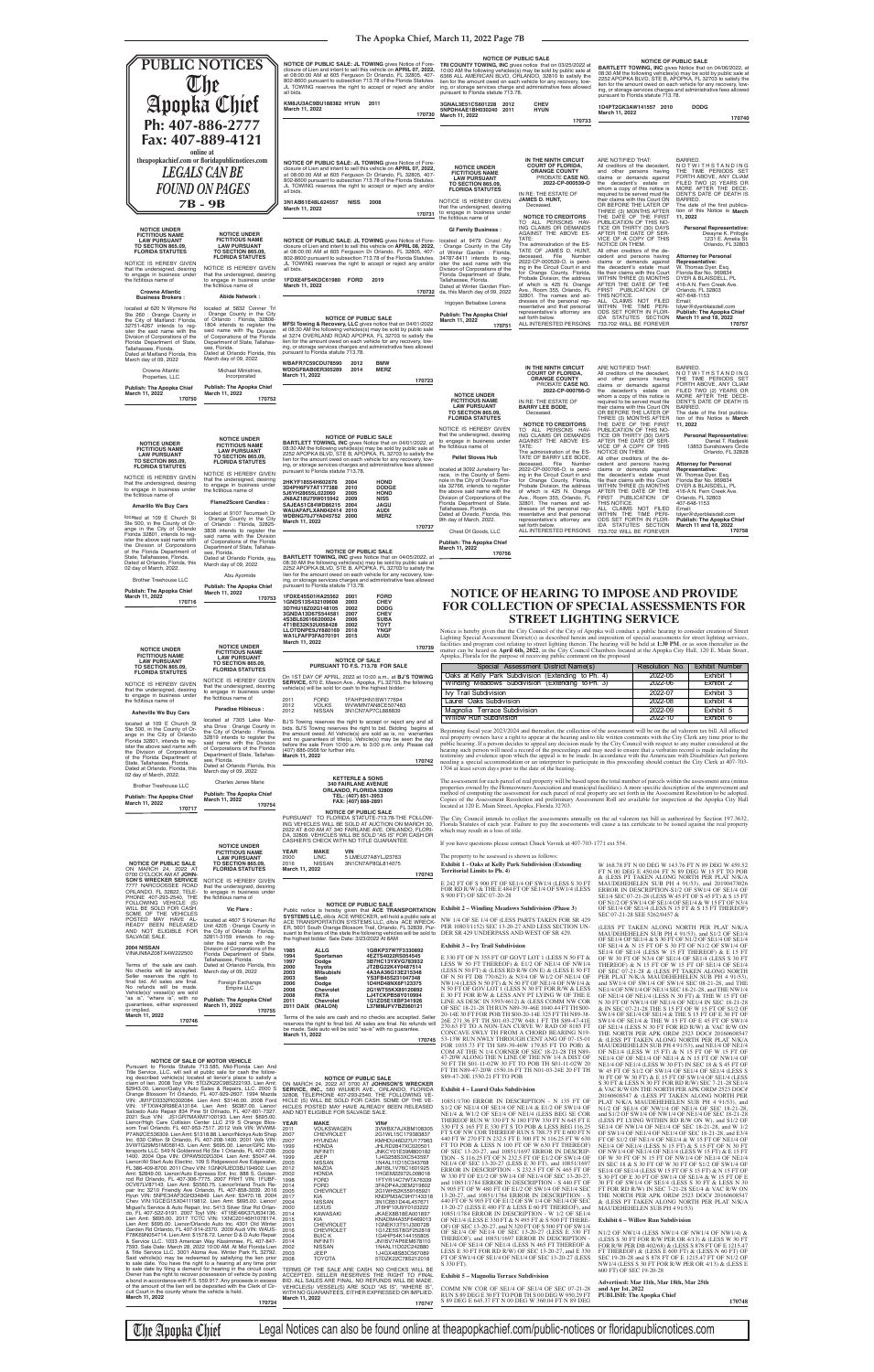| <b>The Apopka Chief</b><br>PUBLIC NOTICES<br>Ph: 407-886-2777 • Fax: 407-889-4121                                                                                                                                                                                                                                                                                                                                                                                                                                                                                                                                                                        | <b>NOTICE OF SALE</b><br>Vehicle will be sold, as is. Sell-<br>er reserves the right to refuse<br>any bid. Terms of bid are cash<br>only. Buver must have funds<br>on hand at time of sale.                                                                                                                                                                                                                                                            | <b>NOTICE UNDER</b><br><b>FICTITIOUS NAME</b><br><b>LAW PURSUANT</b><br><b>TO SECTION 865.09,</b><br><b>FLORIDA STATUTES</b>                                                                                                                                                                                                                                                                                                                | <b>NOTICE UNDER</b><br><b>FICTITIOUS NAME</b><br><b>LAW PURSUANT</b><br><b>TO SECTION 865.09.</b><br><b>FLORIDA STATUTES</b>                                                                                                                                                                                                                                                                                     | <b>NOTICE UNDER</b><br><b>FICTITIOUS NAME</b><br><b>LAW PURSUANT</b><br><b>TO SECTION 865.09,</b><br><b>FLORIDA STATUTES</b>                                                                                                                                                                                                                                         | 08:00:00 AM At 75 West Illiana Street, Orlando, FL 32806.<br>2D4RN4DE4AR496985                                                                                                                                                                                                                                                                                                                              | <b>NOTICE OF PUBLIC SALE</b><br>Public notice is hereby given that 1ST TOWING AND RE-<br>COVERY will sell the following vehicle on APRIL 03, 2022 at<br><b>DODG</b><br>2010                                                                                                                                                      |
|----------------------------------------------------------------------------------------------------------------------------------------------------------------------------------------------------------------------------------------------------------------------------------------------------------------------------------------------------------------------------------------------------------------------------------------------------------------------------------------------------------------------------------------------------------------------------------------------------------------------------------------------------------|--------------------------------------------------------------------------------------------------------------------------------------------------------------------------------------------------------------------------------------------------------------------------------------------------------------------------------------------------------------------------------------------------------------------------------------------------------|---------------------------------------------------------------------------------------------------------------------------------------------------------------------------------------------------------------------------------------------------------------------------------------------------------------------------------------------------------------------------------------------------------------------------------------------|------------------------------------------------------------------------------------------------------------------------------------------------------------------------------------------------------------------------------------------------------------------------------------------------------------------------------------------------------------------------------------------------------------------|----------------------------------------------------------------------------------------------------------------------------------------------------------------------------------------------------------------------------------------------------------------------------------------------------------------------------------------------------------------------|-------------------------------------------------------------------------------------------------------------------------------------------------------------------------------------------------------------------------------------------------------------------------------------------------------------------------------------------------------------------------------------------------------------|----------------------------------------------------------------------------------------------------------------------------------------------------------------------------------------------------------------------------------------------------------------------------------------------------------------------------------|
| <b>LEGALS CAN BE FOUND ON PAGES</b><br><b>7B-9B</b>                                                                                                                                                                                                                                                                                                                                                                                                                                                                                                                                                                                                      | 1N4AA6AP0HC411589<br><b>2017 NISS</b><br>JA4AP3AU0JZ005144<br><b>2018 MITS</b>                                                                                                                                                                                                                                                                                                                                                                         | NOTICE IS HEREBY GIVEN<br>that the undersigned, desiring<br>to engage in business under<br>the fictitious name of<br><b>Bellingham We Buy Cars</b>                                                                                                                                                                                                                                                                                          | NOTICE IS HEREBY GIVEN<br>that the undersigned, desiring<br>to engage in business under<br>the fictitious name of<br><b>Boise We Buy Cars</b>                                                                                                                                                                                                                                                                    | NOTICE IS HEREBY GIVEN<br>that the undersigned, desiring<br>to engage in business under<br>the fictitious name of<br><b>Boston We Buy Cars</b>                                                                                                                                                                                                                       | be made. Said Auto will be sold "As Is" with no quarantee.<br>March 11, 2022                                                                                                                                                                                                                                                                                                                                | Terms of the Sale are cash only. No checks are accepted. Seller<br>reserves the right to final bid. All sales are final. No refunds will<br>170714                                                                                                                                                                               |
| <b>NOTICE OF PUBLIC SALE</b><br><b>BARTLETT TOWING, INC gives Notice that on 03/30/2022, at</b><br>08:30 AM the following vehicles(s) may be sold by public sale at<br>2252 APOPKA BLVD, STE B, APOPKA, FL 32703 to satisfy the<br>lien for the amount owed on each vehicle for any recovery, tow-<br>ing, or storage services charges and administrative fees allowed<br>pursuant to Florida statute 713.78.<br>JTDKBRFUXJ3063804 2018<br><b>TOYT</b><br>March 11, 2022                                                                                                                                                                                 | The auction will take place on<br>MARCH 26, 2022 at 08:00 AM<br>at 1331 W. Central Blvd., Or-<br>lando, FL 32805.<br>All Auto Towing, Inc.<br>March 11, 2022<br>170722<br>170736                                                                                                                                                                                                                                                                       | located at 109 E Church St<br>Ste 500, in the County of Or-<br>ange in the City of Orlando<br>Florida 32801, intends to req-<br>ister the above said name with<br>the Division of Corporations<br>of the Florida Department of<br>State, Tallahassee, Florida.<br>Dated at Orlando, Florida, this<br>02 day of March, 2022.<br><b>Brother Treehouse LLC</b>                                                                                 | located at 109 E Church St<br>Ste 500, in the County of Or-<br>ange in the City of Orlando<br>Florida 32801, intends to req-<br>ister the above said name with<br>the Division of Corporations<br>of the Florida Department of<br>State, Tallahassee, Florida.<br>Dated at Orlando, Florida, this<br>02 day of March, 2022.<br><b>Brother Treehouse LLC</b>                                                      | located at 109 E Church St<br>Ste 500, in the County of Or-<br>ange in the City of Orlando<br>Florida 32801, intends to req-<br>ister the above said name with<br>the Division of Corporations<br>of the Florida Department of<br>State, Tallahassee, Florida.<br>Dated at Orlando, Florida, this<br>02 day of March, 2022.<br><b>Brother Treehouse LLC</b>          | NOTICE OF PUBLIC SALE: TRL TOWING gives Notice of<br>Foreclosure of Lien and intent to sell these vehicles on APRIL                                                                                                                                                                                                                                                                                         | <b>TRL TOWING</b><br>605 FERGUSON DR., ORLANDO, FL 32805<br>407-207-4790 FAX 407-578-3052                                                                                                                                                                                                                                        |
| <b>NOTICE OF PUBLIC SALE</b><br>TRI COUNTY TOWING. INC gives notice that on 03/25/2022 at<br>10:00 AM the following vehicles(s) may be sold by public sale at<br>1611 N. FORSYTH RD. ORLANDO, FL 32807 to satisfy the lien                                                                                                                                                                                                                                                                                                                                                                                                                               |                                                                                                                                                                                                                                                                                                                                                                                                                                                        | <b>Publish: The Apopka Chief</b><br>March 11, 2022<br>170719                                                                                                                                                                                                                                                                                                                                                                                | <b>Publish: The Apopka Chief</b><br>March 11, 2022<br>170720                                                                                                                                                                                                                                                                                                                                                     | <b>Publish: The Apopka Chief</b><br>March 11, 2022<br>170721                                                                                                                                                                                                                                                                                                         | 03, 2022 at 8:00 am at 605 Ferguson Dr Orlando, FL 32805, pur-<br>ING reserves the right to accept or reject any and/or all bids.<br>2012<br><b>HOND</b><br>2007<br><b>TOYT</b><br>2003<br><b>TOYT</b><br><b>FORD</b><br>2016                                                                                                                                                                               | suant to subsection 713.78 of the Florida Statutes. TRL TOW-<br>1HGCP2F68CA140474<br>4T1BE46K77U605870<br>4T1BE30K23U783750<br>1FMCU0F77GUB52846                                                                                                                                                                                 |
| for the amount owed on each vehicle for any recovery, towing, or<br>storage services charge and administrative fees allowed pursu-<br>ant to Florida statute 713.78.<br>2G2FV22P5R2222437<br>1994<br><b>PONT</b><br>JTNKARJE3GJ516762 2016<br><b>TOYT</b><br>March 11, 2022<br><b>STORAGE SENSE SELF STORAGE</b>                                                                                                                                                                                                                                                                                                                                         | IN THE CIRCUIT COURT<br>OF THE NINTH JUDICIAL<br><b>CIRCUIT, IN AND FOR</b><br><b>ORANGE COUNTY,</b><br><b>FLORIDA</b><br>CASE NUMBER: 2022-CA-<br>170734<br>884-O<br><b>DIVISION NUMBER: 37</b><br>IN RE: FORFEITURE OF<br>\$1,637.00 IN U.S. CUR-<br><b>RENCY</b>                                                                                                                                                                                    | written defenses, if any, to the<br>Assistant General Counsel for<br>the Orange County Sheriff's<br>Office, Legal Services, P.O. Box<br>1440, Orlando, Florida 32802,<br>within 30 days of this publica-<br>tion, and file the original with<br>the Clerk of this Court either<br>before service on Petitioner's<br>attorney or immediately there-<br>after; otherwise a default will be                                                    | County Courthouse, 425<br>North Orange Avenue, Suite<br>510, Orlando, Florida, (407)<br>836-2303, at least 7 days<br>before your scheduled court<br>appearance, or immediately<br>upon receiving this notifica-<br>tion if the time before the<br>scheduled appearance is less<br>than 7 days; if you are hearing<br>or voice impaired, call 711.                                                                |                                                                                                                                                                                                                                                                                                                                                                      | <b>HOND</b><br>1999<br><b>DODG</b><br>2011<br><b>CHEV</b><br>2002<br>2009<br><b>HYUN</b><br>1995<br><b>TOYT</b><br><b>HYUN</b><br>2007<br><b>FORD</b><br>2013<br><b>ACUR</b><br>2004<br>MAZD<br>2004<br>1998<br><b>FORD</b><br>March 11, 2022                                                                                                                                                               | 1HGCG3258XA008775<br>1B3BD4FB7BN588533<br>2G1WF52E729220574<br>5NPET46C59H431164<br>4T1SK12E8SU880812<br>NPET46C17H257297<br>1ZVBP8CF3D5283891<br>19UUA66214A001315<br>JM1BK12F341126752<br>1FTYR14C7WPA91299<br>170715                                                                                                          |
| <b>NOTICE IS HEREBY GIVEN</b> that Storage Sense Lake Nona<br>Located at 10906 Moss Park Rd, Orlando, Florida 32832 in-<br>tends to sell the personal property described below to enforce<br>a lien imposed on said property Under the Florida Facility Act<br>Statute (Section: 83.801-83.809) The Sale shall take place on-<br>line at www.lockerfox.com and closes on the 23rd day of March<br>2022 at 3:00 P.M Property will be sold for cash only. Unit must<br>be cleaned out within 72 hours of purchase with a \$100 cash<br>cleaning Deposit.<br>John King-Unit 277- Personal Property<br>March 11 and 18, 2022                                 | <b>NOTICE OF ACTION</b><br>TO:<br><b>JOSHUA PAUL ELLIS</b><br>YOU ARE NOTIFIED that<br>an action pursuant to the Florida<br>Contraband Forfeiture Act has<br>been filed by the Orange County<br>Sheriff's Office on the following<br>property in Orange County, FL:<br>\$1,637.00 in U.S. Currency<br>seized on or about the 16th day<br>of December, 2021, at or near<br>170725<br>9991 University Blvd., Orlando,<br>Orange County, Florida. You are | entered against you for the relief<br>demanded in the Petition for<br>Final Judgment of Forfeiture.<br><b>REQUESTS FOR AC-</b><br><b>COMMODATIONS BY PER-</b><br>SONS WITH DISABILITIES.<br>If you are a person with<br>disability who needs any<br>accommodation in order to<br>participate in this proceed-<br>ing, you are entitled, at no<br>cost to you, to the provision<br>of certain assistance. Please<br>contact ADA Coordinator. | DATED this 7 day of March,<br>2022.<br>TIFFANY MOORE RUSSELL<br>Clerk of the Court<br><b>BY: Brian Williams</b><br>Deputy Clerk<br><b>CIRCUIT COURT SEAL</b><br>Civil Division<br>425 N. Orange Avenue<br><b>Room 350</b><br>Orlando, Florida 32801<br><b>Publish: The Apopka Chief</b><br>March 11, 18, 25 and April 1,<br>2022                                                                                 | <b>NOTICE UNDER</b><br><b>FICTITIOUS NAME</b><br><b>LAW PURSUANT</b><br><b>TO SECTION 865.09,</b><br><b>FLORIDA STATUTES</b><br>NOTICE IS HEREBY GIVEN<br>that the undersigned, desiring<br>to engage in business under<br>the fictitious name of                                                                                                                    | <b>NOTICE UNDER</b><br><b>FICTITIOUS NAME</b><br><b>LAW PURSUANT</b><br><b>TO SECTION 865.09,</b><br><b>FLORIDA STATUTES</b><br>NOTICE IS HEREBY GIVEN<br>that the undersigned, desiring<br>to engage in business under                                                                                                                                                                                     | <b>NOTICE UNDER</b><br><b>FICTITIOUS NAME</b><br><b>LAW PURSUANT</b><br>TO SECTION 865.09,<br><b>FLORIDA STATUTES</b><br>NOTICE IS HEREBY GIVEN                                                                                                                                                                                  |
| <b>NOTICE OF PUBLIC SALE</b><br><b>BARTLETT TOWING, INC gives Notice that on 04/02/2022, at</b>                                                                                                                                                                                                                                                                                                                                                                                                                                                                                                                                                          | required to serve a copy of your                                                                                                                                                                                                                                                                                                                                                                                                                       | Human Resources, Orange                                                                                                                                                                                                                                                                                                                                                                                                                     | 170744                                                                                                                                                                                                                                                                                                                                                                                                           | <b>Baton Rouge</b><br><b>Sell Car For Cash</b><br>located at 109 E Church St<br>Ste 500, in the County of Or-                                                                                                                                                                                                                                                        | the fictitious name of<br><b>Dancing Fish Design</b><br>located at 1810 S. Fern Creek<br>Avenue, in the County of Or-                                                                                                                                                                                                                                                                                       | that the undersigned, desiring<br>to engage in business under<br>the fictitious name of<br><b>Stamp Connections</b>                                                                                                                                                                                                              |
| 08:30 AM the following vehicles(s) may be sold by public sale at<br>2252 APOPKA BLVD, STE B, APOPKA, FL 32703 to satisfy the<br>lien for the amount owed on each vehicle for any recovery, tow-<br>ing, or storage services charges and administrative fees allowed<br>pursuant to Florida statute 713.78.<br><b>FORD</b><br>1FTFW1E19JFD80261<br>2018<br><b>FORD</b><br>1FTRX14W46NA40309<br>2006<br>2B3KA43G56H160662<br><b>DODG</b><br>2006                                                                                                                                                                                                           | IN THE CIRCUIT COURT<br><b>FOR ORANGE COUNTY,</b><br><b>FLORIDA</b><br><b>PROBATE DIVISION</b><br>File No. 2022-CP-000174-0<br><b>Division</b><br>IN RE: ESTATE OF                                                                                                                                                                                                                                                                                     | to be served must file their<br>claims with this court ON OR<br>BEFORE THE LATER OF 3<br>MONTHS AFTER THE TIME<br>OF THE FIRST PUBLICA-<br>TION OF THIS NOTICE OR                                                                                                                                                                                                                                                                           | decedent's estate on whom a FILED TWO (2) YEARS OR<br>copy of this notice is required MORE AFTER THE DECE-<br>DENT'S DATE OF DEATH IS<br>BARRED.<br>The date of first publica-<br>tion of this notice is March 11,<br>2022.                                                                                                                                                                                      | ange in the City of Orlando<br>Florida 32801, intends to reg-<br>ister the above said name with<br>the Division of Corporations<br>of the Florida Department of<br>State, Tallahassee, Florida.<br>Dated at Orlando, Florida, this<br>02 day of March, 2022.                                                                                                         | ange in the City of Orlando<br>Florida 32806, intends to reg-<br>ister the above said name with<br>the Division of Corporations<br>of the Florida Department of<br>State, Tallahassee, Florida.<br>Dated at Orlando, Florida, this<br>4th day of March, 2022.                                                                                                                                               | located at 1416 Lake Marion<br>Dr, in the County of Orange<br>in the City of Apopka Florida<br>32712, intends to register the<br>above said name with the Di-<br>vision of Corporations of the<br>Florida Department of State,<br>Tallahassee, Florida.<br>Dated at Apopka, Florida, this                                        |
| <b>DODG</b><br>2B6HB21Y4SK572739<br>1995<br>2FMDK36C68BB31406<br><b>FORD</b><br>2008<br><b>PONT</b><br>2G2WP552971197234<br>2007<br>2008<br><b>TOYT</b><br>4T1BE46K58U230014<br><b>HOND</b><br>5FNRL38405B051904<br>2005<br>5NPD84LF7HH195529<br>2017<br><b>HYUN</b><br><b>HYUN</b><br>KMHDU46D78U497927<br>2008<br>KNAFT4A23C5623240<br>2012<br>KIA<br>March 11, 2022                                                                                                                                                                                                                                                                                   | Juanita V. Wicker<br>Deceased.<br><b>NOTICE TO CREDITORS</b><br>The administration of the<br>estate of Juanita V. Wicker.<br>deceased, whose date of<br>death was August 23, 2021,<br>is pending in the <b>Circuit</b><br>170738<br>Court for Orange County,<br>Florida, Probate Division,                                                                                                                                                             | 30 DAYS AFTER THE DATE<br>OF SERVICE OF A COPY OF<br>THIS NOTICE ON THEM.<br>All other creditors of the<br>decedent and other persons<br>having claims or demands<br>against decedent's estate<br>must file their claims with this<br>court WITHIN 3 MONTHS<br>AFTER THE DATE OF THE<br>FIRST PUBLICATION OF                                                                                                                                | Personal Representative:<br>Perry Timothy Wicker<br>14114 Boggy Creek Road<br>Orlando, Florida 32824<br>Attorney for Personal<br>Representative:<br>Michelle L. Rivera<br>Attorney<br>Florida Bar Number: 85325<br><b>Overstreet Law</b>                                                                                                                                                                         | <b>Brother Treehouse LLC</b><br><b>Publish: The Apopka Chief</b><br>March 11, 2022<br>170718                                                                                                                                                                                                                                                                         | Jennifer H. Campbell<br><b>Publish: The Apopka Chief</b><br>March 11, 2022<br>170728                                                                                                                                                                                                                                                                                                                        | 28th day of February, 2022.<br>Christopher L. Hartley<br><b>Publish: The Apopka Chief</b><br>March 11, 2022<br>170729                                                                                                                                                                                                            |
| <b>NOTICE OF SALE</b><br>non-structural plywood, misc.<br>The property described<br>boxes of tile, minor assort-<br>herein will be sold to the<br>ment of tools, a couple of lad-<br>highest bidder at 9:00 a.m.<br>ders, some tie down and rope,<br>on March 31, 2022 at: 4502<br>TVs, wall mounting brackets,<br>Old Winter Garden Rd. Suite<br>vacuum cleaner(s), and vari-<br>H, Orlando, Florida 32811.<br>ous other items.<br>Seller makes no representa-<br><b>PROPERTY LOCATION:</b><br>tions and/or warranties as<br>4502 Old Winter Garden Rd,<br>to the state of title and exis-<br>Suite H, Orlando,<br>Florida 32811<br>tence of any liens. | the address of which is 425<br>N. Orange Avenue, Orlando,<br>Florida 32801. The names<br>and addresses of the personal<br>representative and the per-<br>sonal representative's attor-<br>ney are set forth below.<br>All creditors of the dece-<br>dent and other persons having<br>claims or demands against                                                                                                                                         | THIS NOTICE.<br>ALL CLAIMS NOT FILED<br>WITHIN THE TIME PERI-<br>ODS SET FORTH IN FLOR-<br>IDA STATUTES SECTION<br>733.702 WILL BE FOREVER<br>BARRED.<br>NOTWITHSTANDING<br>THE TIME PERIODS SET<br>FORTH ABOVE, ANY CLAIM                                                                                                                                                                                                                  | 100 Church Street<br>Kissimmee, Florida 34741<br>Telephone: (407) 847-5151<br>E-Mail: mrivera@<br>kisslawyer.com<br>Secondary E-Mail:<br>contact@kisslawyer.com<br><b>Publish: The Apopka Chief</b><br>March 11 and 18, 2022<br>170727                                                                                                                                                                           | IN THE CIRCUIT COURT<br>OF THE NINTH JUDICIAL<br><b>CIRCUIT FOR ORANGE</b><br><b>COUNTY, FLORIDA</b><br><b>PROBATE DIVISION</b><br>CASE NO.: 2022-CP-<br>000286-O<br>IN RE: ESTATE OF<br><b>BARBARA A. FOWLER,</b><br>Deceased.                                                                                                                                      | enue, Orlando, FL 32801; that<br>the decedent's date of death<br>was the 5th day of December<br>2021; that the total value of<br>the probate estate is zero (\$0)<br>the only asset is the exempt<br>homestead property and that<br>the names and addresses of<br>the persons to whom it has<br>been assigned by such pro-<br>posed Order are:<br>Address<br>Name                                           | PERIODS SET FORTH IN<br>FLORIDA STATUTES SEC-<br>TION 733.702.<br>ALL CLAIMS AND DE-<br>MANDS NOT SO FILED WILL<br>BE FOREVER BARRED<br>NOTWITHSTANDING<br>ANY OTHER APPLICABLE<br>TIME PERIOD, ANY CLAIM<br>FILED TWO (2) YEARS OR<br>MORE AFTER THE DECE-<br>DENT'S DATE OF DEATH IS                                           |
| <b>FORMER OWNER/TENANT:</b><br><b>PROPERTY DESCRIPTION:</b><br>Miscellaneous pieces of con-<br>Hu Yi Ru; Best Exhibition Ser-<br>vention style furniture and<br>vices, LLC<br>rolls of carpet, vinyl, plastic<br>and formica, assorted sec-<br>David J. Pedersen<br><b>1901 Woodward Street</b><br>tions of piping, structural com-<br>Orlando, FL 32803<br>ponents and hardware, pieces<br>of shelving and racking, tem-<br>407-896-8008<br><b>Publish: The Apopka Chief</b><br>porary lighting fixtures, power<br>strips, cords and various elec-<br>March 11 and 18, 2022<br>trical components, sheets of                                             | IN THE COUNTY COURT<br>IN AND FOR MIAMI-DADE<br><b>COUNTY, FLORIDA</b><br>CASE NO.: 18-15395<br>$CC-23(02)$<br><b>WESTPORT RECOVERY</b><br>170749<br><b>CORPORATION,</b><br>PLAINTIFF,<br><b>JACQUELINE DELGADO,</b>                                                                                                                                                                                                                                   | <b>VEHICLE MAY BE SEEN</b><br>THE DAY OF THE SALE<br>BETWEEN THE HOURS<br>10:00 A.M. TO 10:30 A.M.<br>AT ACE WRECKER, 5601<br>SOUTH ORANGE BLOS-<br>SOM TRAIL, ORLANDO,<br>FLORIDA 32809. SOLD<br>AS IS AND WITH NO<br><b>WARRANTY. SOLD SUB-</b><br>JECT TO ALL TAXES                                                                                                                                                                      | between the hours 10:00 a.m.<br>to 10:30 a.m. at Ace Wrecker,<br>5601 South Orange Blossom<br>Trail, Orlando Florida 32809.<br>In accordance with the<br>Americans with Disabilities<br>Act, persons needing a spe-<br>cial accommodation to partici-<br>pate in this proceeding should<br>contact Eric Nieves, Judicial<br>Process Sales Coordinator,                                                           | <b>NOTICE TO CREDITORS</b><br>(Summary Administration)<br>TO ALL PERSONS HAV-<br>ING CLAIMS OR DEMANDS<br><b>AGAINST THE ABOVE ES-</b><br>TATE:<br>You<br>are hereby notified<br>that a Petition for Summary<br>Administration and proposed<br>Order of Summary Adminis-<br>tration has been filed in the<br>estate of BARBARA A. FOWL-<br>ER, deceased, File Number | <b>KIMBERLY K. THOMPSON</b><br>1780 Pelham Street.<br>Apt 407, Orlando, FL 32814<br><b>DOUGLAS N. FOWLER</b><br>239 Tanglewilde<br>Street, Apopka, FL 32712<br>ALL INTERESTED PER-<br><b>SONS ARE NOTIFIED THAT:</b><br>All creditors of the estate<br>of the decedent and persons<br>having claims or demands<br>against the estate of the de-<br>cedent other than those for                              | BARRED.<br>Date: January 25, 2022<br>The date of the first publica-<br>tion of this Notice is March 11,<br>2022.<br>LEA ANNE GROOVER, Esq.<br>Florida Bar No. 115474<br>Groover Law, PLLC<br>7208 W. Sand Lake<br>Road, Suite 305<br>Orlando, FL 32819<br>Telephone: 407-325-9925<br>Primary: la.groover@                        |
| IN THE NINTH JUDICIAL<br>decedent's estate<br>aqainst<br><b>CIRCUIT COURT FOR OR-</b><br>must file their claims with this<br>ANGE COUNTY, FLORIDA<br>court WITHIN 3 MONTHS<br>AFTER THE DATE OF THE<br>FIRST PUBLICATION OF<br>File #: 2022-CP-000011-O<br><b>Division: PROBATE</b><br>THIS NOTICE.<br>ALL CLAIMS NOT FILED<br>WITHIN THE TIME PERI-<br>IN RE: ESTATE OF<br><b>ZENG JING</b><br>ODS SET FORTH IN FLOR-                                                                                                                                                                                                                                   | DEFENDANT(S)<br><b>NOTICE OF</b><br><b>SHERIFF'S SALE</b><br>NOTICE IS HEREBY<br>GIVEN, that I, John W. Mina,<br>as Sheriff of Orange County,<br>Florida, under and by virtue<br>of a Judgment and Writ of Ex-                                                                                                                                                                                                                                         | AND LIENS OF RECORD.<br>PURCHASER TO PAY<br>FOR BILL OF SALE.<br>as the property of the above<br>named defendant, JACQUE-<br>LINE DELGADO, and that<br>on the 13th day of April, 2022,<br>beginning at ten thirty o'clock<br>in the forenoon or soon there-<br>after on said day at ACE                                                                                                                                                     | not later than seven days<br>prior to the proceeding at Or-<br>ange County Sheriff's Office,<br>425 North Orange Avenue,<br>suite 240, Orlando, FL 32801.<br>Telephone: (407)836-4570; If<br>hearing impaired (TDD)1-800-<br>955-8771 or Voice (V) 1-800-<br>955-8770, via Florida Relay<br>Service.                                                                                                             | 2022-CP-000286-O, with the<br>Ninth Judicial Circuit Court<br>for Orange County, Florida,<br>Probate Division, the address<br>of which is 425 N. Orange Av-<br><b>PUBLIC HEARING</b>                                                                                                                                                                                 | whom provision for full pay-<br>ment was made in the Order<br>of Summary Administration<br>must file their claims with<br>this court WITHIN THE TIME                                                                                                                                                                                                                                                        | groover.law<br><b>Attorney for Petitioners</b><br><b>Publish: The Apopka Chief</b><br>March 11 and 18, 2022<br>170735                                                                                                                                                                                                            |
| IDA STATUTES SECTION<br>deceased<br>733.702 WILL BE FOREVER<br><b>NOTICE TO CREDITORS</b><br>BARRED.<br>The administration of<br>NOTWITHSTANDING<br>THE TIME PERIODS SET<br>the estate of, Zeng Jing, de-<br>ceased, whose date of death<br>FORTH ABOVE, ANY CLAIM<br>was April 7, 2021, is pending<br>FILED TWO (2) YEARS OR<br>in the Circuit Court for OR-<br>MORE AFTER THE DECE-<br>ANGE County, Florida, Pro-<br>DENT'S DATE OF DEATH IS<br>bate Division, the address of<br>BARRED.<br>which is 425 N. Orange Av-<br>enue. Orlando, FL 32801. The<br>Personal Representative:<br>names and addresses of the                                       | ecution, therein issued out of<br>the above entitled court in the<br>above styled cause, dated the<br>4th day of October, 2021, and<br>have levied upon the following<br>described property located,<br>and being in Orange County,<br>Florida, to-wit:<br>2011 TOYOTA PRIUS, VIN<br>#: JTDKN3DU9B0277306.<br>Xue Yan                                                                                                                                  | WRECKER. 5601 SOUTH<br><b>ORANGE BLOSSOM TRAIL,</b><br>in Orlando, Orange County,<br>Florida. I will offer for sale and<br>sell to the highest bidder at<br>hand for cash on demand the<br>above described property of<br>said defendant, to satisfy said<br>Judgment and Writ of Execu-<br>tion. Prospective bidders may<br>register the day of the sale                                                                                   | JOHN W. MINA,<br><b>AS SHERIFF</b><br>Orange County, Florida<br>BY: SGT. MARK GARCIA<br>As Deputy Sheriff<br><b>Publish: The Apopka Chief</b><br>March 11, 18, 25 and April<br>1, 2022<br>170741                                                                                                                                                                                                                 | <b>NOTICE</b><br><b>CFX</b> Project Development<br>and Environment<br>(PD&E) Study<br>State Road 414 Expressway<br>Extension<br>CFX Project Number:<br>414-227<br>The Central Florida Express-                                                                                                                                                                       | The Central Florida Express-<br>way Authority (CFX) is hold-<br>ing a Public Hearing for its<br>Project Development and En-<br>vironment (PD&E) study for<br>the proposed SR 414 Express-<br>way Extension. This study is<br>assessing the feasibility of an<br>elevated expressway exten-<br>sion of the tolled SR 414/John<br>Land Apopka Expressway<br>along SR 414/Maitland Boul-                       | <b>Central Florida</b><br><b>Expressway Authority</b><br>4974 ORL Tower Road.<br>Orlando, FL 32807<br>Monday – Friday,<br>$8$ a.m. $-5$ p.m.<br><b>Seminole State College –</b><br><b>Altamonte Springs</b><br><b>Campus Library</b><br>850 South State Road 434<br>Altamonte Springs, FL 32714                                  |
| personal representatives and<br>the personal representatives<br>attorney are set forth below.<br>Zhonghanhuayu-<br>ancheng, Zuanwu<br>All creditors of the dece-<br>dent and other persons having<br>District, Nanjing City<br>claims or demands against<br>Attorney for Personal<br>decedent's estate on whom a<br>copy of this notice is required<br>Representative:<br>to be served must file their<br>Eric Enrique Esq.<br>claims with this court ON OR<br>Attorney for Personal<br>BEFORE THE LATER OF 3<br>Representative<br>MONTHS AFTER THE TIME<br>Florida Bar #: 0041998<br>OF THE FIRST PUBLICA-<br>836 Executive Lane, Suite 120             | 1403, Bldg 10.<br>Shanshuiju<br>IN THE COUNTY COURT<br>OF THE NINTH JUDICIAL<br><b>CIRCUIT IN AND FOR</b><br><b>ORANGE COUNTY,</b><br><b>FLORIDA</b><br>CASE NO.: 2020-CC-012672<br>UNIVERSITY ESTATES<br><b>PROPERTY OWNERS AS-</b><br>SOCIATION, INC., a Florida                                                                                                                                                                                     | ated in Orange County, Florida,<br>more particularly described as<br>follows:<br>Lot 3, University Estates<br>Phase 1, according to the<br>plat thereof, as recorded<br>in Plat Book 24, Pages<br>135-141, of the Public Re-<br>cords of Orange County,<br>Florida                                                                                                                                                                          | <b>Civil Division</b><br>425 N. Orange Avenue<br>Room 350<br>Orlando, Florida 32801<br>If you are a person with a<br>disability who needs any<br>accommodation in order to<br>participate in a court pro-<br>ceeding or event, you are<br>entitled, at no cost to you,                                                                                                                                           | way Authority is holding a<br>Public Hearing regarding this<br>study on Thursday, March<br>31, from 5:30 p.m. to 7:30<br>p.m. at Wekiva High School<br>and virtually. The details are<br>as follows:<br><b>In-person Meeting</b><br>Wekiva High School<br>2501 N. Hiawassee Road.<br>Apopka, FL<br>5:30 p.m. $-$ 6:30 p.m.                                           | evard from US 441/Orange Monday – Thursday,<br>Blossom Trail to SR 434/For- $9 a.m. - 8:30 p.m.$ ;<br>est City Road.<br>This study has considered<br>alternatives for this 2.3-mile<br>project, which would provide<br>a direct connection between<br>SR 414 and Interstate 4, while<br>maintaining existing local<br>travel lanes.                                                                         | Friday, $9 a.m. - 4:30 p.m.$<br>For additional information or<br>with questions, please con-<br>tact Kathy Putnam, Public<br>Involvement Coordinator, by<br>phone at 407-802-3210, or<br>by email at ProjectStudies@<br>$CFXway.com$ or visit the<br>study webpage at https://bit.                                               |
| TION OF THIS NOTICE OR<br>Rockledge, FL 32955<br>30 DAYS AFTER THE DATE<br>(321) 638-2009<br>OF SERVICE OF A COPY OF<br>Email:<br>THIS NOTICE ON THEM.<br>uelawfirm. com<br><b>Publish: The Apopka Chief</b><br>All other creditors of the<br>decedent and other persons<br>March 11 and 18, 2022<br>having claims or demands                                                                                                                                                                                                                                                                                                                            | not-for-profit corporation,<br>Plaintiff,<br>e.enrique@enriq<br>KAREN CULVER, et al.,<br>Defendants.<br><b>NOTICE OF ACTION</b><br>TO:<br>170713<br><b>KAREN CULVER</b><br>AII UNKNOWN PARTIES<br>claiming by and through, under,                                                                                                                                                                                                                      | This property is located at<br>the street address of:<br>14312 Stamford Circle,<br>Orlando, FL 32826-4013<br>This action has been filed<br>against you and you are re-<br>quired to serve a copy of your<br>written defense, if any, upon<br>Garfinkel Law, Attorneys' for<br>Plaintiff, whose address is:                                                                                                                                  | to the provision of certain<br>assistance. Please contact<br>Orange County, ADA Coor-<br>dinator, Human Resources,<br><b>Orange County Courthouse,</b><br>425 North Orange Avenue,<br>Suite 510, Orlando, Florida,<br>(407) 836-2303, Fax (407) 836-<br>2204; at least 7 days before<br>your court appearance, or                                                                                                | School's cafeteria<br>Open house where the pub-<br>lic may view the exhibits.<br>ask questions, and provide<br>comments.<br>6:30 p.m. $-7:30$ p.m.<br>School's auditorium<br>Formal presentation and pub-<br>lic comment.                                                                                                                                            | The public hearing will pro-<br>vide meeting attendees time<br>to view information about<br>the study and ask questions<br>before the formal presenta-<br>tion and public comment. All<br>comments received or post-<br>marked by April 11, 2022 will<br>become part of the hearing                                                                                                                         | ly/3jZfoNa.<br>Public participation is solic-<br>ited without regard to race,<br>color, national origin, age,<br>sex, religion, disability, or<br>family status. Persons who<br>require accommodations un-<br>der the Americans with Dis-                                                                                        |
| IN THE CIRCUIT COURT OF<br>ing in -4562, 8366, 6937,<br>-0309, 8139, - 8967, & 2357,<br>THE NINTH JUDICIAL<br><b>CIRCUIT. IN AND FOR</b><br>2017 INFINITI Q60 SPORT<br><b>ORANGE COUNTY,</b><br>VIN #JN1EV7EK9HM364306,<br>2012 INFINITI G37 VIN<br><b>FLORIDA</b><br>#JN1CV6AP9CM627499.<br>CASE NO: 48-2021-<br>Amazon<br>Echo<br>G2A0P30881630296, Projec-<br>CA-10243<br><b>DIVISION</b><br>tor Model ONN.100010682<br>SN-A2006328220001826,<br>IN RE: ALL FUNDS SEZIED<br>Two (2) Gold Necklaces, One                                                                                                                                               | and against the herein named<br>Defendant. KAREN CULVER.<br>who are not known to be dead<br>or alive, whether said unknown<br>parties claiming an interest<br>as Spouses, Heirs, Devisees,<br>Grantees, or other Claimant,<br>if any; and all parties having<br>SN-<br>or claiming to have any right,<br>title or interest in the property<br>described herein.<br>YOU ARE HEREBY NOTI-<br><b>FIED</b> that an action has been                         | 300 North Maitland Avenue,<br>Maitland, FL 32751, within 30<br>days after the first publication of<br>this notice and file the original<br>with the Clerk of the Court either<br>before service on Plaintiff's<br>attorney or immediately there-<br>after; otherwise a default will be<br>entered against you for the relief<br>demanded in the Complaint.<br>Witness my hand and Seal<br>of said Court this 17th day of<br>February, 2022. | immediately upon receiving<br>notification if the time before<br>the scheduled appearance<br>is less than 7 days of your<br>receipt of this notice. If you<br>are hearing or voice impaired,<br>call 711.<br>This law firm is a "debt collector"<br>under the Fair Debt Collection<br>Practices Act. We are attempt-<br>ing to collect a debt, and any<br>information obtained will be<br>used for that purpose. | Virtual Meeting: Please pre-<br>register at bit.ly/SR414Ext-<br>MtgMar2022 (Link is case<br>sensitive.)<br>$5:30$ p.m. $-7$ p.m.<br>View presentation, ask ques-<br>tions, and submit comment<br>via the online meeting plat-<br>form.                                                                                                                               | record. A court reporter will<br>be present at the in-person<br>hearing to record a formal<br>transcript.<br>The study documents will<br>be available for public view-<br>ing from February 28, 2022<br>through April 12, 2022 at<br>the following locations:                                                                                                                                               | abilities Act or persons who<br>require translation services,<br>free of charge, should contact<br>Ms. Putnam as noted above at<br>least seven (7) days prior to<br>the meeting<br><b>Publish: The Apopka Chief</b><br><b>March 11 and 18, 2022</b><br>170710                                                                    |
| <b>FROM BANK OF AMERICA</b><br>(1) Gold Ring, One (1) Michael<br><b>ACCOUNTS ENDING</b><br>Kors Watch MK8077, Brown<br>IN -1797, -8228, -3482.<br>Gucci Bag #5269084933075,<br>-2332. -4534 & -1907. ALL<br>Gucci<br><b>Black</b><br><b>FUNDS SEZIED FROM</b><br>#610105001998,<br>Backpack, Ferragamo Belt<br><b>VENMO (BANKCORP)</b><br><b>ACCOUNTS ENDING IN</b><br>#CI-679219, Burberry Belt,<br>-4562, 8366, -6937, -0309,<br>Louis Vuitton Belt #BC2270/<br>M9043,<br>Dolce & Gab-<br>-8139, -8967, & -2357, 2017                                                                                                                                  | commenced against you to<br>Foreclose a Claim of Lien for<br>unpaid Assessments owed to<br>Backpack<br>the Plaintiff on the following real<br><b>Burberry</b><br>property, lying and being situ-                                                                                                                                                                                                                                                       | Tiffany Moore Russell<br>Clerk of the Court<br>BY: Ashley Poston<br>As Deputy Clerk<br><b>Circuit Court Seal</b>                                                                                                                                                                                                                                                                                                                            | 20269-013<br><b>Publish: The Apopka Chief</b><br>March 11 and 18, 2022<br>170711                                                                                                                                                                                                                                                                                                                                 | IN THE CIRCUIT COURT OF<br>THE NINTH JUDICIAL CIR-<br><b>CUIT IN AND FOR ORANGE</b><br><b>COUNTY, FLORIDA</b><br><b>CASE NO.: 2021-CA-</b><br>010447-0                                                                                                                                                                                                               | an action for Foreclosure of<br>Mortgage on the following<br>described property:<br>UNIT 303, BUILDING 3,<br>PHASE 3, VENTURA AT<br><b>STONEBRIDGE COM-</b>                                                                                                                                                                                                                                                 | Notice in THE APOPKA CHIEF<br>and file the original with the<br>Clerk of this Court either before<br>service on Plaintiff's attorney or<br>immediately thereafter; other-<br>wise a default will be entered                                                                                                                      |
| <b>INFINITI Q60 SPORT VIN</b><br>bana Belts #BC4246PC493<br>#JN1EV7EK9HM364306,<br>& #BC4246, Gucci Belt<br>2012 INFINITI G37 VIN<br>#411924, Louis Vuitton Brace-<br>#JN1CV6AP9CM627499,<br>let #M6549, PlayStation 5 SN-<br><b>AMAZON ECHO SN-</b><br>AJ225667156, Two (2) Bab-<br>G2A0P30881630296.<br>cock Couches, & Samsung<br><b>PROJECTOR MODEL</b><br>65" Television seized on or<br>ONN.100010682 SN-<br>about 9/7/2021 and 9/14/2021<br>at or near 2121 S. Hiawassee<br>A2006328220001826, TWO<br>Rd. Orlando, FL, Orlando, Or-<br>(2) GOLD NECKLACES,                                                                                        | IN THE COUNTY COURT<br>OF THE NINTH JUDICIAL<br><b>CIRCUIT IN AND FOR</b><br><b>ORANGE COUNTY,</b><br><b>FLORIDA</b><br>CASE NO.: 2020-CC-012672<br>UNIVERSITY ESTATES<br>PROPERTY OWNERS AS-                                                                                                                                                                                                                                                          | property, lying and being situ-<br>ated in Orange County, Florida,<br>more particularly described as<br>follows:<br>Lot 3, University Estates<br>Phase 1, according to the<br>plat thereof, as recorded<br>in Plat Book 24, Pages                                                                                                                                                                                                           | Circuit Court Seal<br>Civil Division<br>425 N. Orange Avenue<br>Room 350<br>Orlando, Florida 32801<br>If you are a person with a<br>disability who needs any<br>accommodation in order to                                                                                                                                                                                                                        | THE BANK OF NEW YORK<br><b>MELLON, AS SUCCESSOR</b><br>TRUSTEE F/B/O HOLDERS<br>OF STRUCTURED ASSET<br><b>MORTGAGE INVESTMENTS</b><br>II INC., BEAR STEARNS ALT-<br>ATRUST 2006-2, MORTGAGE<br><b>PASS-THROUGH CERTIFI-</b><br>CATES, SERIES 2006-2,                                                                                                                 | <b>MONS, A CONDOMIN-</b><br>IUM, ACCORDING TO<br>THE DECLARATION OF<br><b>CONDOMINIUM, AS RE-</b><br><b>CORDED IN OFFICIAL</b><br>RECORDS BOOK 8012,<br>PAGE 1307, AS AMENDED<br>BY SIXTH AMENDMENT<br><b>TO DECLARATION AS</b>                                                                                                                                                                             | against you for the relief de-<br>manded in the complaint.<br>If you are a person with a<br>disability who needs special<br>accommodation, you are en-<br>titled to the provision of certain<br>assistance. Please contact the<br>ADA Coordinator at the address<br>or phone number below at least                               |
| ONE (1) GOLD RING, ONE<br>ange Co., FL. Said property is<br>in the custody of the Orlando<br>(1) MICHAEL KORS WATCH<br><b>MK 8077, BROWN GU-</b><br>Police Dept. Any owner, entity,<br>CCI BAG #5269084933075<br>bonafide lienholder, or person<br><b>BLACK GUCCI BACKPACK</b><br>in possession of the property<br>#610105001998, BURBERRY<br>when seized has the right to<br><b>BACKPACK, FERRAGAMO</b><br>request an adversarial pre-<br><b>BELT #CI-679219, BUR-</b><br>liminary hearing for a probable<br>BERRY BELT, LOUIS VUIT-<br>cause determination from the                                                                                    | SOCIATION, INC., a Florida<br>not-for-profit corporation,<br>Plaintiff,<br>vs.<br><b>KAREN CULVER, et al.,</b><br>Defendants.<br><b>NOTICE OF ACTION</b><br>TO:<br>UNKNOWN SPOUSE OF                                                                                                                                                                                                                                                                   | 135-141, of the Public Re-<br>cords of Orange County,<br>Florida<br>This property is located at<br>the street address of:<br>14312 Stamford Circle,<br>Orlando, FL 32826-4013<br>This action has been filed<br>against you and you are re-                                                                                                                                                                                                  | participate in a court pro-<br>ceeding or event, you are<br>entitled, at no cost to you,<br>to the provision of certain<br>assistance. Please contact<br>Orange County, ADA Coor-<br>dinator, Human Resources,<br><b>Orange County Courthouse,</b><br>425 North Orange Avenue,                                                                                                                                   | Plaintiff,<br>vs.<br>ANTONIO B. BAYAGNA;<br><b>GRACIOSA P. BAYAGNA;</b><br><b>VENTURA AT STONEBRIDGE</b><br><b>COMMONS CONDOMINI-</b><br>UM ASSOCIATION, INC.;<br><b>STONEBRIDGE COMMONS</b><br><b>COMMUNITY ASSOCIATION,</b><br><b>INC.: METROWEST MASTER</b>                                                                                                       | RECORDED IN OFFI-<br><b>CIAL RECORDS BOOK</b><br>8306, PAGE 991, AND<br>ALL IT ATTACHMENTS<br>AND AMENDMENTS.<br><b>TO BE RECORDED IN</b><br>THE PUBLIC RECORDS<br>OF ORANGE COUNTY,<br><b>FLORIDA. TOGETHER</b><br>WITH AN UNDIVIDED                                                                                                                                                                       | 7 days before your scheduled<br>court appearance or immedi-<br>ately upon receiving an official<br>notification if the time before the<br>scheduled appearance is less<br>than 7 days. If you are hearing<br>or voice impaired, call 711.<br>Ninth Circuit Court Adminis-<br>tration ADA Coordinator<br>Orange County Courthouse |
| TON BELT #BC2270/M9043,<br>circuit court within 15 days<br><b>DOLCE &amp; GABBANA BELTS</b><br>after initial receipt of notice<br>#BC4246PC493 & BC4246,<br>by sending a written request<br><b>GUCCI BELT #411924,</b><br>to undersigned counsel by<br><b>LOUIS VUITTON BRACE-</b><br>certified mail, return receipt<br>LET #M6549, PLAYSTATION<br>requested. A petition for forfei-<br>5 SN-AJ225667156, TWO<br>ture has been or will be filed in<br>(2) BABCOCK COUCHES &<br>the above-styled court.<br><b>SAMSUNG 65" TELEVISION</b>                                                                                                                  | <b>KAREN CULVER</b><br>AII UNKNOWN PARTIES<br>claiming by and through, un-<br>der, and against the herein<br>named Defendant, UNKNOWN<br><b>SPOUSE OF KAREN CUL-</b><br>VER, who are not known to<br>unknown parties claiming an                                                                                                                                                                                                                       | quired to serve a copy of your<br>written defense, if any, upon<br>Garfinkel Law, Attorneys' for<br>Plaintiff, whose address is:<br>300 North Maitland Avenue,<br>Maitland, FL 32751, within 30<br>days after the first publication of<br>be dead or alive, whether said this notice and file the original<br>with the Clerk of the Court either                                                                                            | Suite 510, Orlando, Florida,<br>(407) 836-2303, Fax (407) 836-<br>2204; at least 7 days before<br>your court appearance, or<br>immediately upon receiving<br>notification if the time before $TO$<br>the scheduled appearance<br>is less than 7 days of your<br>receipt of this notice. If you                                                                                                                   | ASSOCIATION, INC.;, UN-<br><b>KNOWN TENANT(S) IN POS-</b><br>SESSION #1 and #2, et.al.<br>Defendant(s).<br><b>NOTICE OF ACTION</b><br><b>ANTONIO B. BAYAGNA</b><br>(Current Residence                                                                                                                                                                                | INTEREST IN THE COM-<br><b>MON ELEMENTS AND</b><br>ALL APPURTENANCES<br><b>HEREUNTO APPERTAIN-</b><br>ING AND SPECIFIED IN<br><b>SAID DECLARATION OF</b><br><b>CONDOMINIUM.</b><br>A/K/A:                                                                                                                                                                                                                   | 425 N. Orange Avenue,<br>Suite 510,<br>Orlando, Florida, 32801<br>(407) 836-2303<br>WITNESS my hand and the<br>seal of this Court this 28 day<br>of FEBRUAHY, 2022.<br>TIFFANY MOORE RUSSELL                                                                                                                                     |
| Shannon Gridley Hesse<br><b>NOTICE OF FORFEITURE</b><br>Fla. Bar No. 528633<br>Police Legal Advisor<br>To Kameron K. LaGrande<br>Orlando Police Department<br>Oliver, Kenyatta L. Jones,<br>1250 W. South Street<br>Karl H. Jeudy, Jenny J. Jean,<br>Orlando, Florida 32805<br>and all persons who claim an<br>interest in all funds seized<br>Shannon.hesse@<br>from Bank of America Ac-<br>counts ending in -1797, -8228,<br>$-3482, -2332, -4534, 8 -1907,$<br><b>Publish: The Apopka Chief</b><br>all funds seized from Venmo<br>March 11 and 18, 2022<br>(BANKCORP) Accounts end-                                                                   | interest as Spouses, Heirs,<br>Devisees, Grantees, or other<br>Claimant, if any; and all par-<br>ties having or claiming to have<br>any right, title or interest in the<br>property described herein.<br>YOU ARE HEREBY NOTI-<br>(407) 246-2464<br>FIED that an action has been<br>cityoforlando.net<br>commenced against you to<br>Foreclose a Claim of Lien for<br>unpaid Assessments owed to<br>170726<br>the Plaintiff on the following real       | before service on Plaintiff's<br>attorney or immediately there-<br>after; otherwise a default will be<br>entered against you for the relief<br>demanded in the Complaint.<br>Witness my hand and Seal<br>of said Court this 17th day of<br>February, 2022.<br><b>Tiffany Moore Russell</b><br>Clerk of the Court<br>BY: Ashley Poston<br>As Deputy Clerk                                                                                    | are hearing or voice impaired,<br>call 711.<br>This law firm is a "debt collector"<br>under the Fair Debt Collection<br>Practices Act. We are attempt-<br>ing to collect a debt, and any<br>information obtained will be<br>used for that purpose.<br>20269-013<br><b>Publish: The Apopka Chief</b><br>March 11 and 18, 2022<br>170712                                                                           | Unknown)<br>(Last Known Address(es))<br>6466 CAVA ALTA DRIVE,<br>#303<br>ORLANDO, FL 32835<br><b>GRACIOSA P. BAYAGNA</b><br>(Current Residence)<br>Unknown)<br>(Last Known Address(es))<br>6466 CAVA ALTA DRIVE,<br>#303<br>ORLANDO, FL 32835<br>YOU ARE NOTIFIED that                                                                                               | 6466 CAVA ALTA DRIVE,<br>#303,<br>ORLANDO, FL 32835.<br>has been filed against you and<br>you are required to serve a<br>copy of your written defenses,<br>if any, to it, on Brian L. Rosaler,<br>Esquire, POPKIN & ROSALER,<br>P.A., 1701 West Hillsboro<br>Boulevard, Suite 400, Deerfield<br>Beach, FL 33442., Attorney for<br>Plaintiff, within thirty (30) days<br>after the first publication of this | As Clerk of the Court<br>and/or Comptroller<br>By Brian Williams<br>Ás Deputy Clerk<br>CIRCUIT COURT SEAL<br>Civil Division<br>425 N. Orange Avenue<br><b>Room 350</b><br>Orlando, Florida 32801<br>20-48661<br>Publish: The Apopka Chief<br>March 4 and 11, 2022<br>170690                                                      |

The Apopka Chief Legal Notices can also be found online at theapopkachief.com/public-notices or floridapublicnotices.com